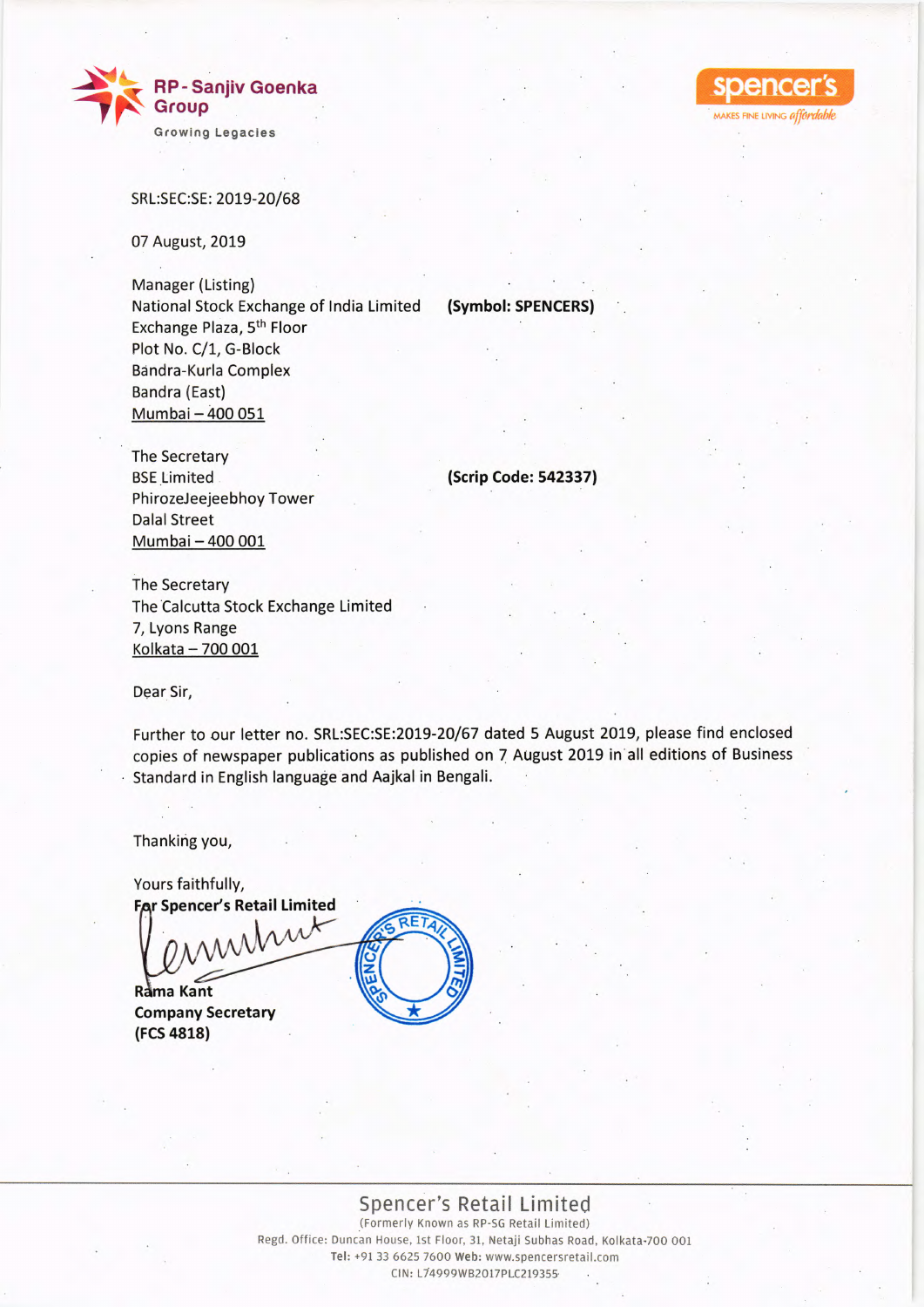## **Business Standard** KOLKATA I WEDNESDAY, 7 AUGUST 2019